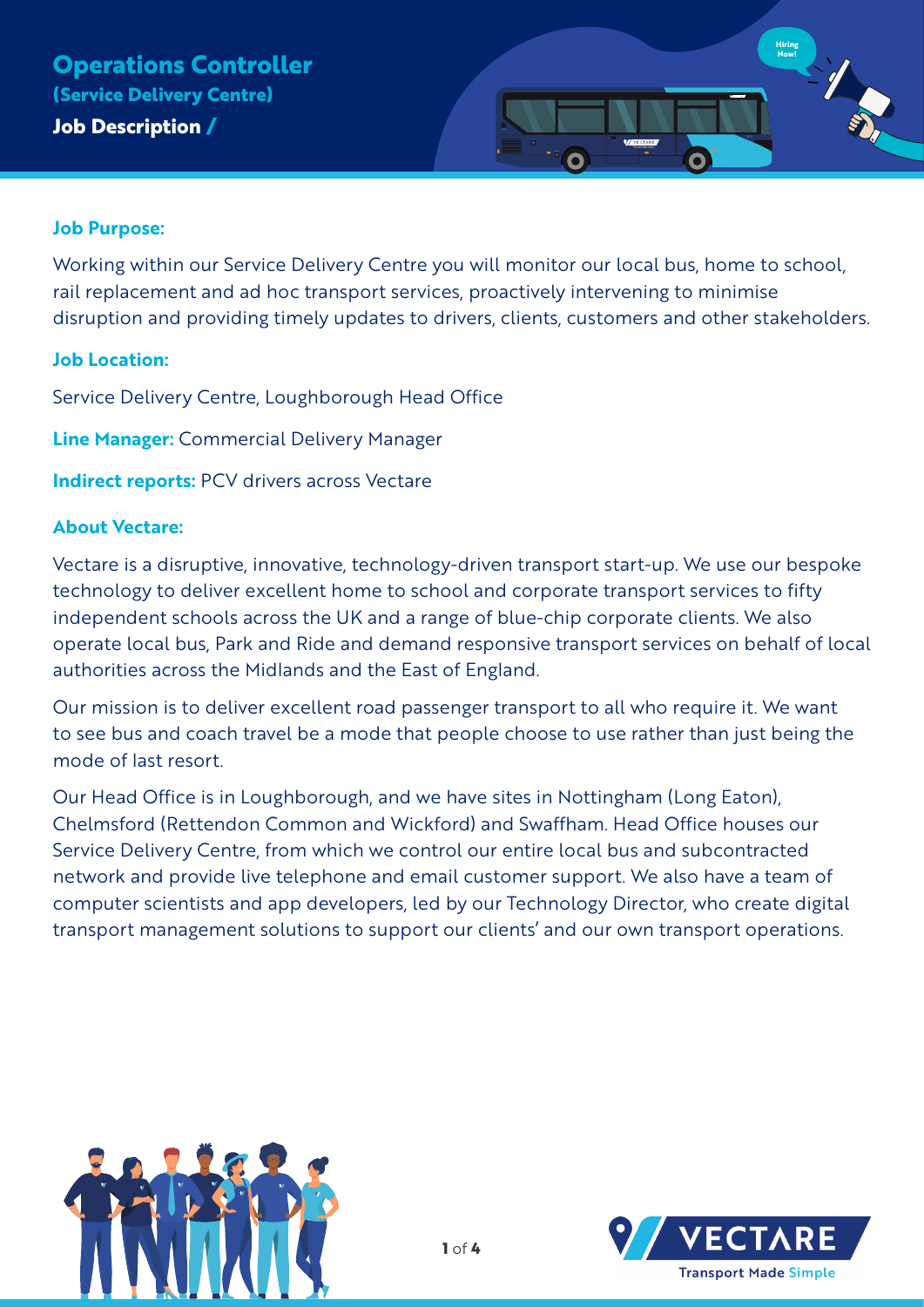#### **Main duties of the role:**

Our Service Delivery Centre (SDC) is the nerve centre from which we control every Vectare operated and managed bus, coach and minibus, right across the UK. Staffed by Operations Controllers and our Client Services team, and supported by specialist management colleagues, the SDC is responsible for ensuring that day to day, minute by minute service delivery is to the very highest standard that it possibly can be.

As an Operations Controller, your job will be to proactively monitor our network. You will ensure that every driver has reported for duty punctually and take action to maintain service delivery where this is not the case. You will liaise with our engineering department and thirdparty maintenance contractors to ensure that every booked vehicle diagram has an available vehicle. You will accurately record deviations from normal operations and communicate this to the wider business via established communication protocols in real time.

Using real time vehicle tracking you will ensure that every vehicle is running as scheduled, as far as is possible. When you identify delays or disruption you will be responsible for logging and communicating this to the wider business so that we can follow our established procedures for communicating this disruption to our clients and our passengers.

Then, you will intervene and take action to mitigate delays and get our services back on time. There will be a range of tools in your toolbox. You might need to cancel certain journeys and adjust drivers' schedules or instruct buses to turn short or hold back to regulate headways along our routes. Where available, spare buses and drivers will be under your control – you'll need to think critically and deploy these finite resources in an efficient manner, to achieve the best outcome for our passengers and our clients. You'll also deploy available spare resources to cover emergency work requested by our corporate clients wherever possible.

You will compile statutory operational records, including details of lost mileage, operational incidents, driving hours breaches and RTCs. You will also prepare snapshot reports which will be sent to the wider business at set points within the operational day to communicate operational updates.

There will be a customer facing element to this role because you will be supporting customers with their live travel queries at times when a Customer Service Advisor is unavailable. This will include assisting customers during disruption and arranging alternative (taxi) transport to keep customers on the move in accordance with our Passenger Promise.



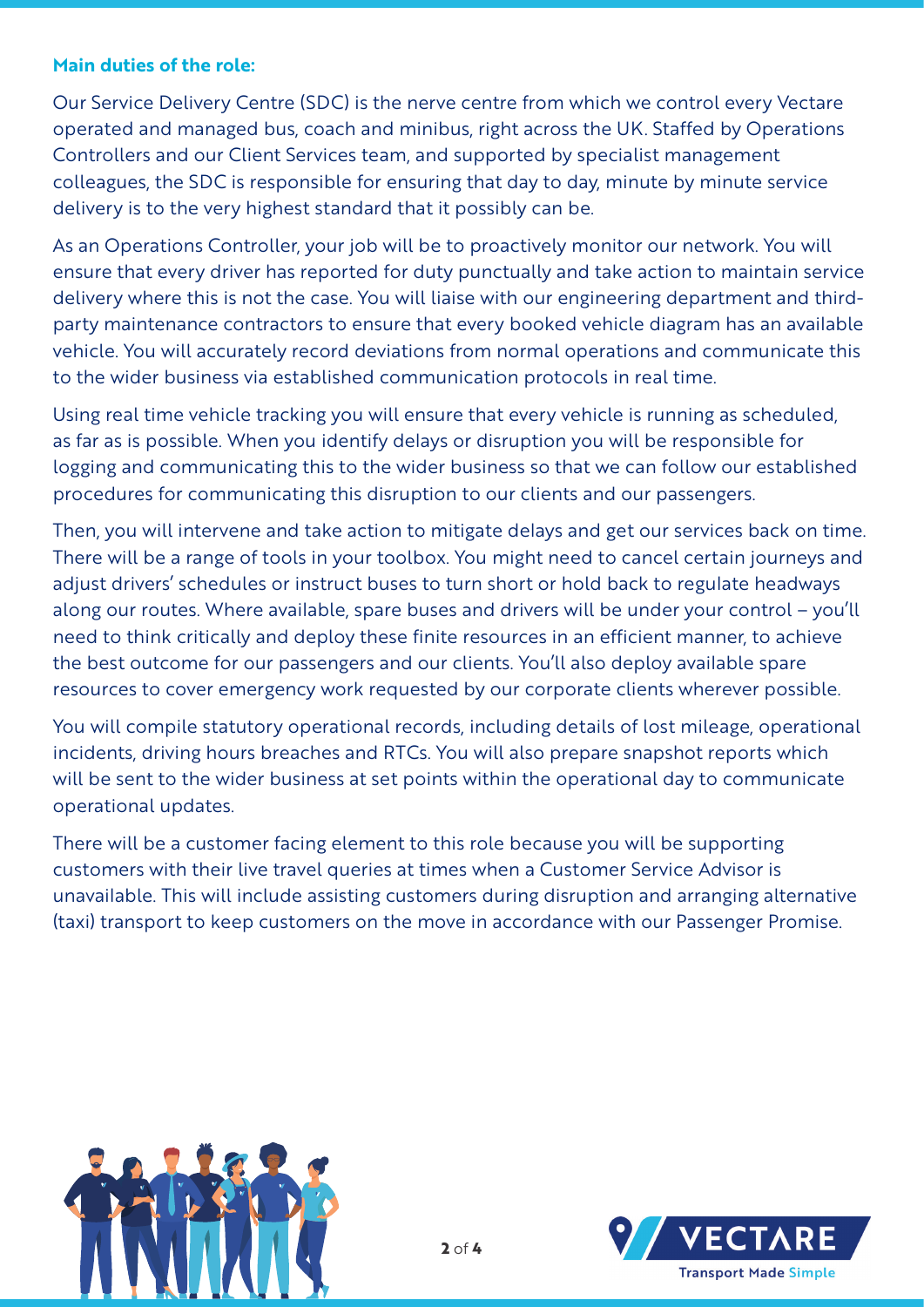# **Person Specification:**

### **Essential**

- Calm and professional, even under extreme pressure
- Ability to proactively solve problems, think critically and manage multiple issues concurrently
- Friendly, flexible, helpful and customer focused
- Computer, smartphone, app and tablet literate
- Extremely comfortable using Microsoft Office software suite
- Full UK car driving licence, and willingness to obtain a PCV driving licence (at Vectare's expense) if not already held

### **Desirable**

- Experience of working in a control room environment (in any industry) or the logistics and transport industry (in any role)
- Experience of handling customer or internal telephone calls
- Management / supervisory experience in an operational setting
- Experience of using Google Drive
- Experience of using Google Docs and / or Google Sheets

## **Shift Patterns:**

## **Early Shift – 05:00 > 15:00, Four On Four Off**

You will work from 05:00 to 15:00 on a Four On Four Off working pattern covering all seven days of the week. Voluntary overtime will be available covering the SDC and also driving buses / coaches if you wish. If you work five or more weekend shifts within a four-week payroll period, you will receive a £50 bonus per shift for the fifth, and subsequent, shifts.

## **Late Shift – 14:00 > 22:00, Monday to Friday**

You will work from 14:00 until 22:00 on Mondays to Fridays. You will have every weekend off. Voluntary weekend overtime will be available covering the SDC and also driving buses / coaches if you wish. If you work five or more weekend shifts within a four-week payroll period, you will receive a £50 bonus per shift for the fifth, and subsequent, shifts.